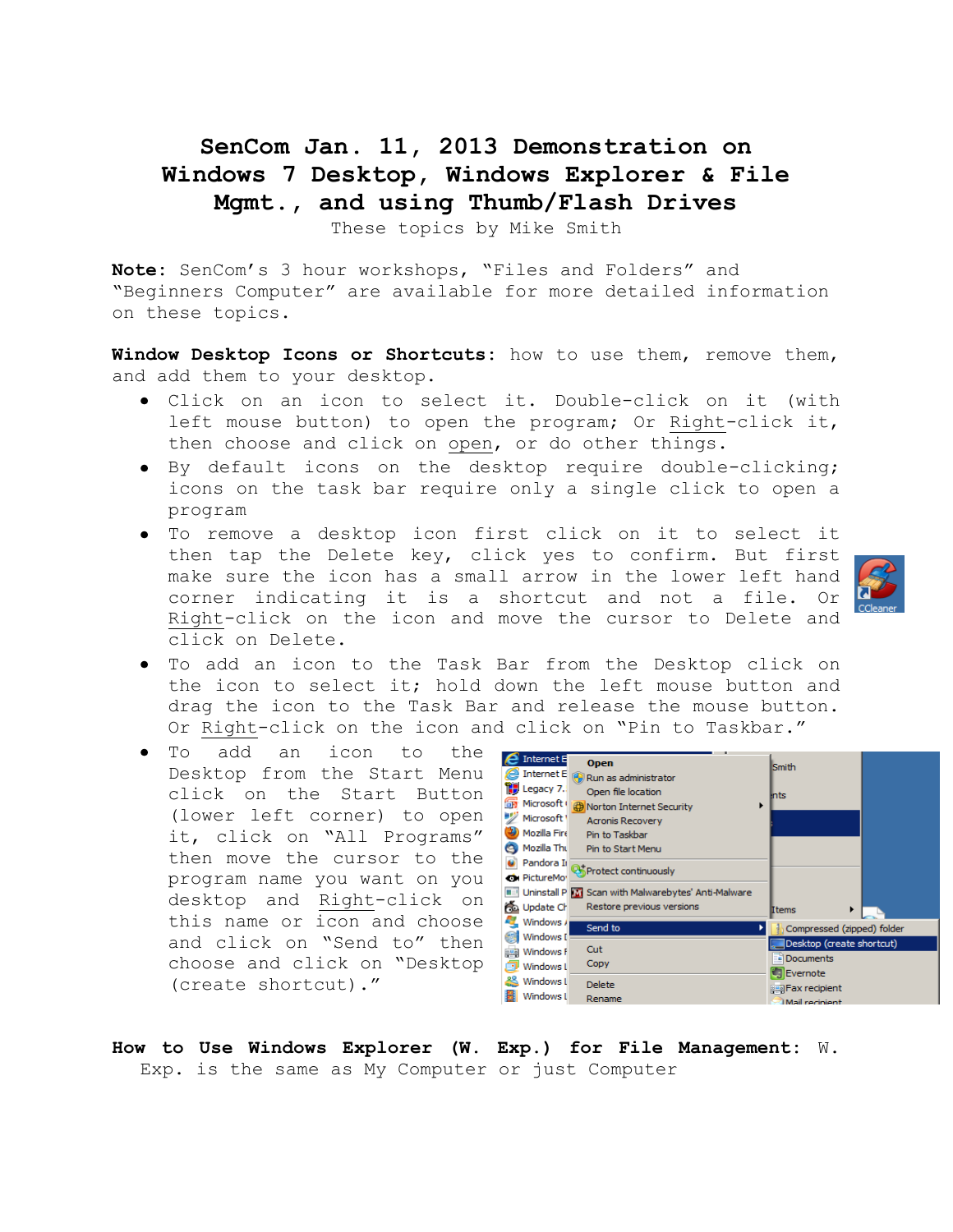- To add a W. Exp. icon to your Task Bar: Open the Start Menu by clicking on the Start Button; click on "All Programs"; Move to the "Accessories" folder and click on it to open it; move down the list to "Windows Explorer"; Right-click on Windows Explorer and chose "Pin to Task Bar." Note that if W. Exp. is already on the Task Bar, the option to pin it will not be available.
- Open W. Exp. by Right-clicking on the Start Button (in lower left corner) then click on "Open Windows Explorer." Or click on the W. Exp. icon that you put on your Task Bar.
- W. Exp. is used to manage your files and folders.
- W. Exp. will look something like the following depending on how you have it set up. It may look differently on your computer.

|              | <b>IN</b> Data                                                                                                            |                                 | $\Box$ $\Box$ $\times$            |                   |    |
|--------------|---------------------------------------------------------------------------------------------------------------------------|---------------------------------|-----------------------------------|-------------------|----|
| Location>>   | - Libraries - Documents - Data -<br>$\left($                                                                              |                                 |                                   | v (2) Search Data | I۶ |
| $\lt$ bar    | Tools Help<br>File<br>Edit<br>View<br>Share with $\blacktriangledown$<br>Burn New folder<br>Organize $\blacktriangledown$ |                                 |                                   | 睚                 |    |
| Menu area>>> | Desktop                                                                                                                   | $\blacktriangle$<br>Name        | Date modified -<br>Type           | Size              |    |
|              | <b>In</b> Downloads<br><b>Recent Places</b>                                                                               | SenCom                          | File folder<br>12/16/2012 4:40 PM |                   |    |
|              |                                                                                                                           | Excel                           | File folder<br>12/15/2012 3:03 PM |                   |    |
| Directories> | Desktop                                                                                                                   | Demo                            | File folder<br>11/27/2012 2:51 PM |                   |    |
|              | Libraries                                                                                                                 | <b>HOME</b>                     | File folder<br>10/14/2012 6:58 PM |                   |    |
| Folders $\>$ | <b>Back Me Up</b>                                                                                                         | Temp Folder                     | File folder<br>8/15/2012 2:21 PM  |                   |    |
| $<<$ Files   | Documents<br>My Documents                                                                                                 | Genealogy                       | File folder<br>7/25/2012 3:46 PM  |                   |    |
|              | Data                                                                                                                      | HP-Computer                     | File folder<br>7/21/2012 2:37 PM  |                   |    |
|              | Dell WebCam Central                                                                                                       | Test Folder                     | File folder<br>7/3/2012 2:06 PM   |                   |    |
|              | <b>Family Tree Maker</b>                                                                                                  | Genealogy Scans                 | File folder<br>6/30/2012 3:31 PM  |                   |    |
|              | James Book Project                                                                                                        | <b>MCG Newsletter</b>           | File folder<br>5/12/2012 6:23 PM  |                   |    |
|              | My Library<br>$n - 1$                                                                                                     | Vacation Info<br>$\blacksquare$ | File folder<br>3/15/2012 8:44 PM  |                   |    |
|              | 27 items                                                                                                                  |                                 |                                   |                   |    |
|              | 27 items                                                                                                                  |                                 |                                   |                   |    |

## Info. Area>>

- You can configure W. Exp. to show different views that were demonstrated.
- For example use the "View Menu" and circled "change your view" buttons on the upper right to customize the view to suit your needs.
- The menu to the right shows some of the menu option for displaying different size icons for files or folders and to use the "List" view which may be preferred (it is by me).
- The list view is what is displayed in the W. Exp. window image above.
- We looked briefly at other views.
- The items on the left of the above screen shot are where things are stored on your computer's hard drive, including folders.

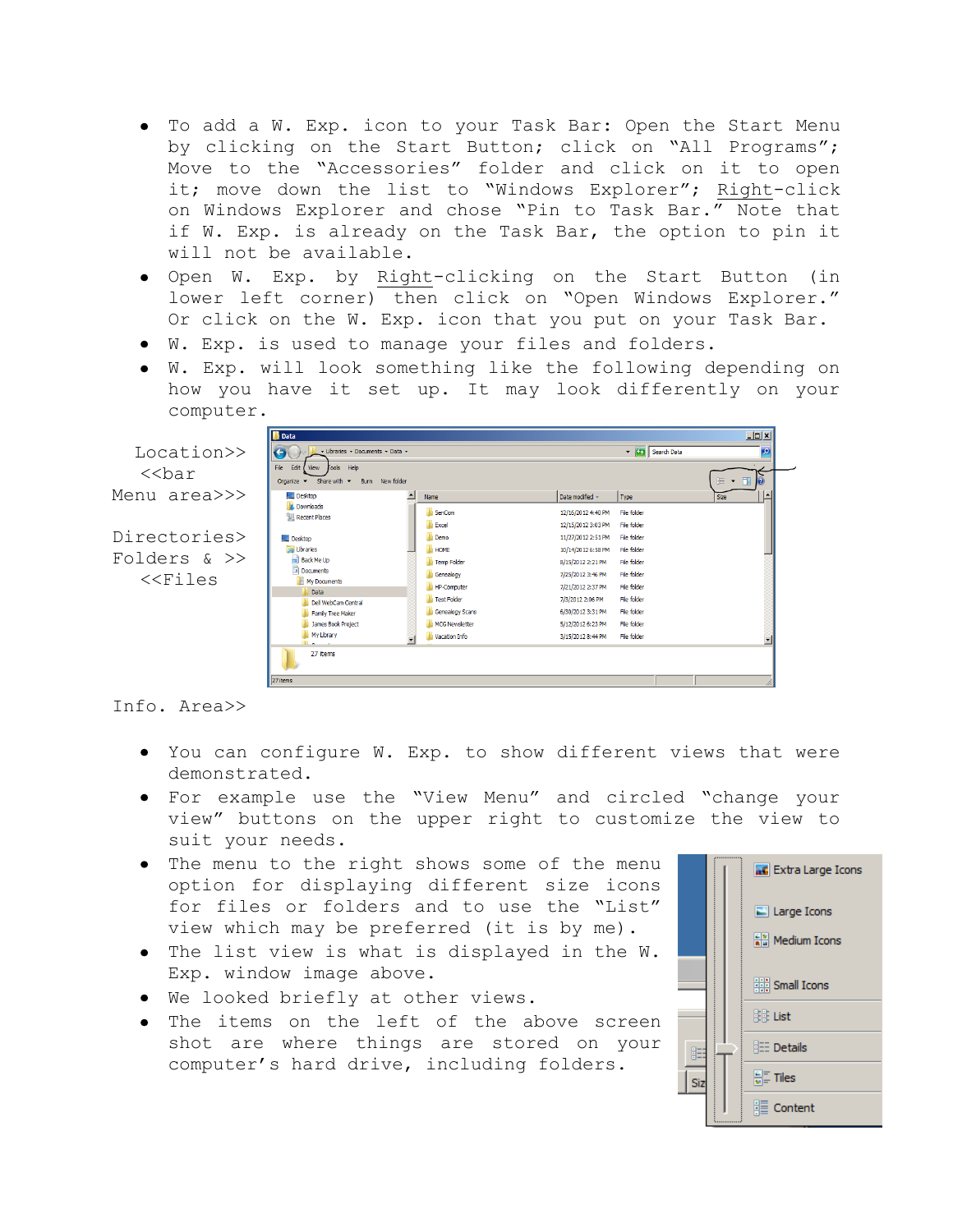- You can add new folders and sub folders and name them to any of the existing folders. To do this click on the one that your want to add a new sub-folder to and then click on the menu item "New Folder"; Or Right-click on your selected start folder and chose and click on "New" and then click on "Folder." Then type in a name in the box that says "New Folder"
- You can re-name any folder by Right-clicking on it and choosing "Rename," After you click on Rename type in the new name for the folder.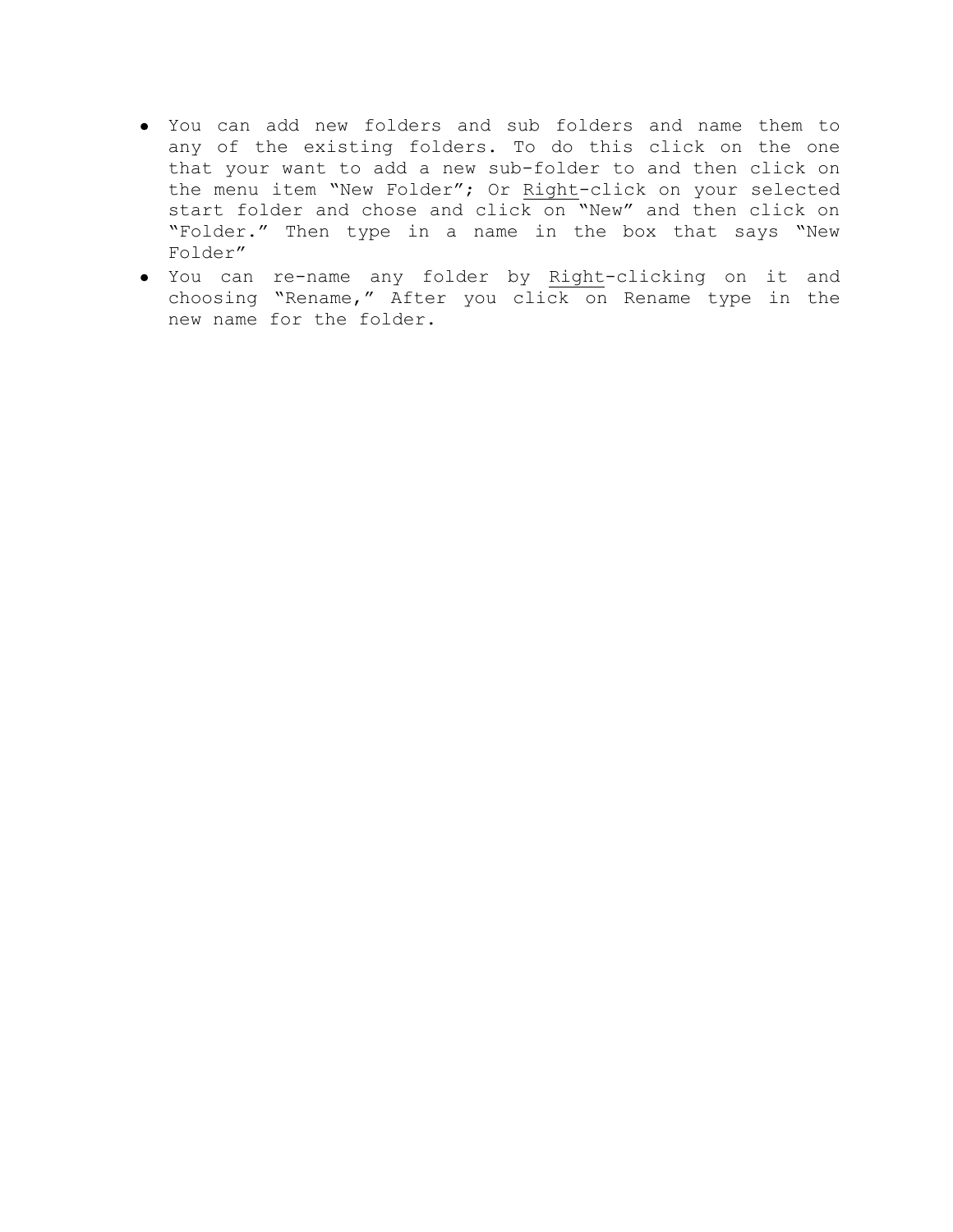**How to Use a Thumb/Flash Drive for External Storage:** The thumb drive is plugged into a USB port on you computer – as demonstrated. When you plug it in you may get a pop-up menu that give you choices for what you want to do with the thumb drive. However we demonstrate how to use W. Exp. to see what's on your thumb drive, create a new sub-folder and how to copy files from your hard drive to the thumb drive. Generally you should put your user folders or files under "Documents" or "My Documents", and photographs under "Pictures" or "My Pictures."

The following image shows the device location of a 16GB Cruze thumb drive plugged into a computer. In this case it is shows as being in location (K:) on the computer.



The next screen shot shows a sub-folder on a computer's hard drive (the C: drive) with 3 files selected and to be copied using "File, Copy" in the Edit menu. The 3 file are then pasted into a sub-folder on the thumb drive using "File, Paste" from the Edit menu.

| Annual Meeting 2012                                                                                             |                                            |                                                    |                                          |                            | $   \times$ $-$                 |  |
|-----------------------------------------------------------------------------------------------------------------|--------------------------------------------|----------------------------------------------------|------------------------------------------|----------------------------|---------------------------------|--|
| v Michael Smith v My Documents v Data v SenCom v Annual Meeting 2012 v                                          |                                            |                                                    | Search Annual Meeting 2012<br>$ \approx$ |                            |                                 |  |
| <b>Edit</b><br>Tools<br>Help<br>File<br><b>View</b>                                                             |                                            |                                                    |                                          |                            |                                 |  |
| <b>W</b> Open<br>Share with $\blacktriangledown$<br>E-mail<br>Organize $\blacktriangledown$                     | New folder<br><b>Burn</b>                  |                                                    |                                          | <b>BEE</b>                 | $\circ$<br>$\blacktriangledown$ |  |
| Annual Meeting 09                                                                                               | $\left  \right $<br>Name                   | Date modified                                      | Type                                     | Size                       |                                 |  |
| Annual Meeting 10<br>Annual Meeting 11                                                                          | BEO Event Confirmation 5-17-12.pdf         | 5/17/2012 7:22 PM                                  | Foxit Reader PDF D                       | 186 KB                     |                                 |  |
| Annual Meeting 2012                                                                                             | RCMap.jpg                                  | 5/16/2012 2:55 PM                                  | JPG File                                 | 184 KB                     |                                 |  |
| <b>Best of times</b>                                                                                            | SenCom motions May 11 - April 12.docx      | 5/3/2012 5:04 PM                                   | Microsoft Office Wo                      | <b>15 KB</b>               |                                 |  |
| Bio's                                                                                                           | Invitation annual meeting 2012.doc         | 4/4/2012 3:16 PM                                   | Microsoft Word Doc                       | 160 KB                     |                                 |  |
| Board Agenda                                                                                                    | Guest List annual Meeting 2012.doc         | 4/4/2012 2:42 PM                                   | Microsoft Word Doc                       | 43 KB                      |                                 |  |
| <b>Board Business</b>                                                                                           | TW- Invitation annual meeting 2012-1.pdf   | 3/18/2012 3:17 PM                                  | Foxit Reader PDF D                       | 211 <sub>KB</sub>          |                                 |  |
| <b>BoardMinutes</b>                                                                                             | Will touth-tion annual monting 2012ds does | 2/10/2012.11570M                                   | Microgoft Word Doc                       | 140 VD                     |                                 |  |
| 3 items selected Date modified: 4/4/2012 3:16 PM - 5/3/2 Tags: Add a tag<br><b>BV</b><br>Authors: Add an author | Size: 216 KB                               | Title: (multiple values)<br>Comments: Add comments |                                          | Categories: Add a category |                                 |  |
| 3 items selected                                                                                                |                                            |                                                    |                                          | <b>A.</b> Computer         |                                 |  |

The next screen show a new folder, "Saved Files", on the thumb drive where the 3 files have been pasted. The new folder was created by using the instructions on page 2 above.